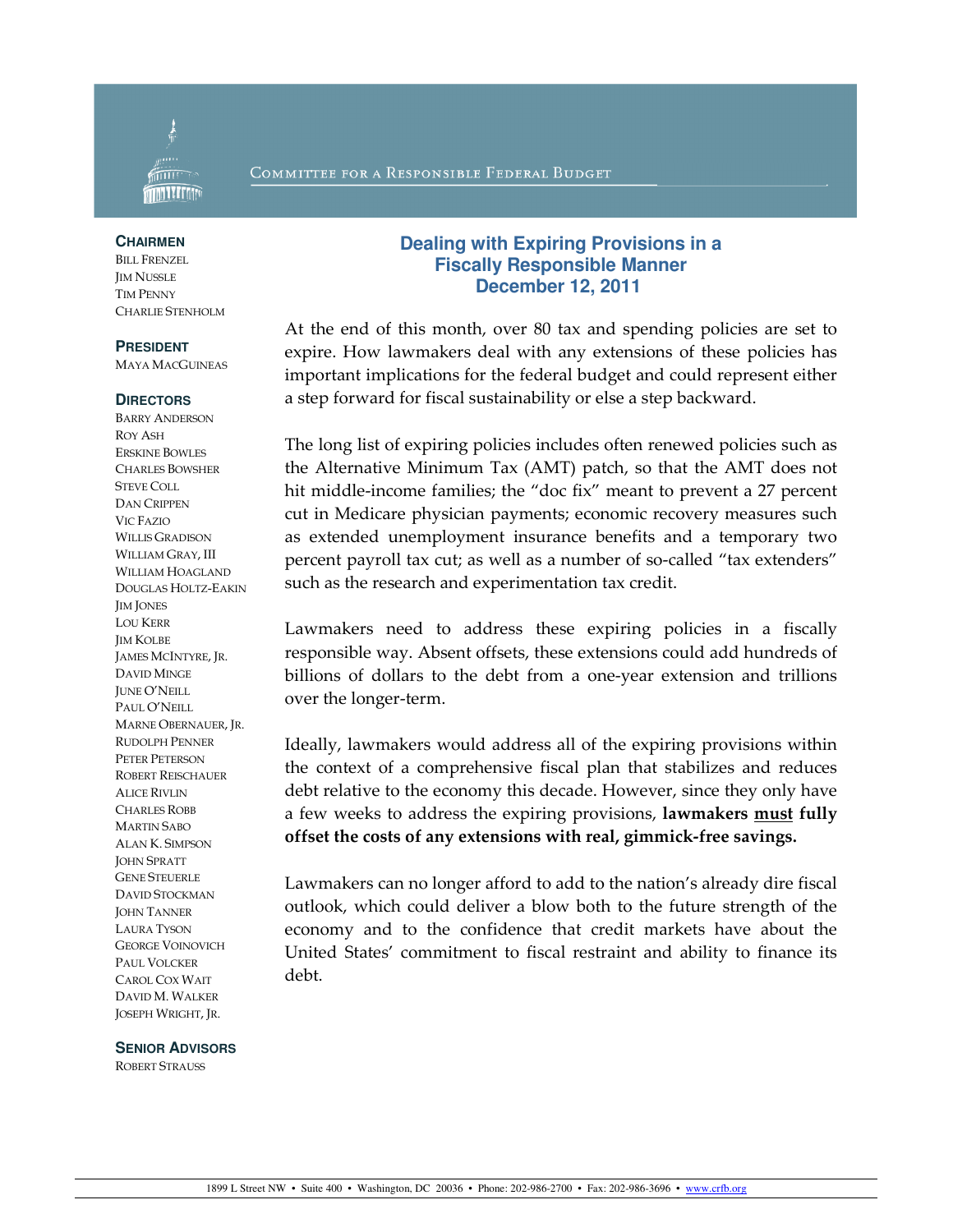At the same time, lawmakers need to **avoid** steps that move the fiscal debate backward, including:

- 1. Deficit-financing the costs of extensions or using gimmicks to artificially inflate the offsets. Paying for the costs of any new policies should be a minimum requirement, and not achieving real offsets – either through providing no offsets or relying on gimmicks – must be avoided. Ideally, any permanent fixes should occur only if accompanied with a plan to put the debt on a sustainable path.
- 2. Dismantling the sequester or otherwise adding to the deficit in exchange for the extensions. Unable to reach political consensus on offsets, politicians may instead start trading additional deficit-increasing policies, such as extending the 2001/2003/2010 income tax cuts or weakening the sequester now in effect as a result of the Super Committee's failure, so that a package is a short-term win for both parties but a loss for the next generation. This is unacceptable, particularly in the cases mentioned above which represent two of the central motivators for continued negotiations on deficit reduction.

# **The Costs of Extending Expiring Policies**

Between now and the end of the year, over 80 spending and tax provisions are scheduled to expire. In the past, many of these policies have frequently been extended, sometimes with offsets and sometimes not. Taken together, a one-year extension of these policies could cost over \$400 billion including ten years of interest costs. A permanent extension (other than for economic recovery measures) could add over \$2.3 trillion to the national debt over ten years if the costs are not offset. While current discussions are focusing more on short-term extensions for many of these policies, their ten-year costs underscore the magnitude of these policies and the importance of offsetting the costs of extending them.

Among the policies expiring at the end of the year, some – such as the Alternative Minimum Tax patch – can be dealt with retroactively. For other policies, such as the doc fix, the end of the year represents a firm deadline by which policymakers will have to make a decision.

The expiring provisions include:

• Payroll Tax Holiday: Last year, lawmakers enacted a temporary two percent reduction in the Social Security payroll tax on employees (from 6.2 to 4.2 percent) for calendar year 2011. There have been calls to extend or even expand this holiday for 2012.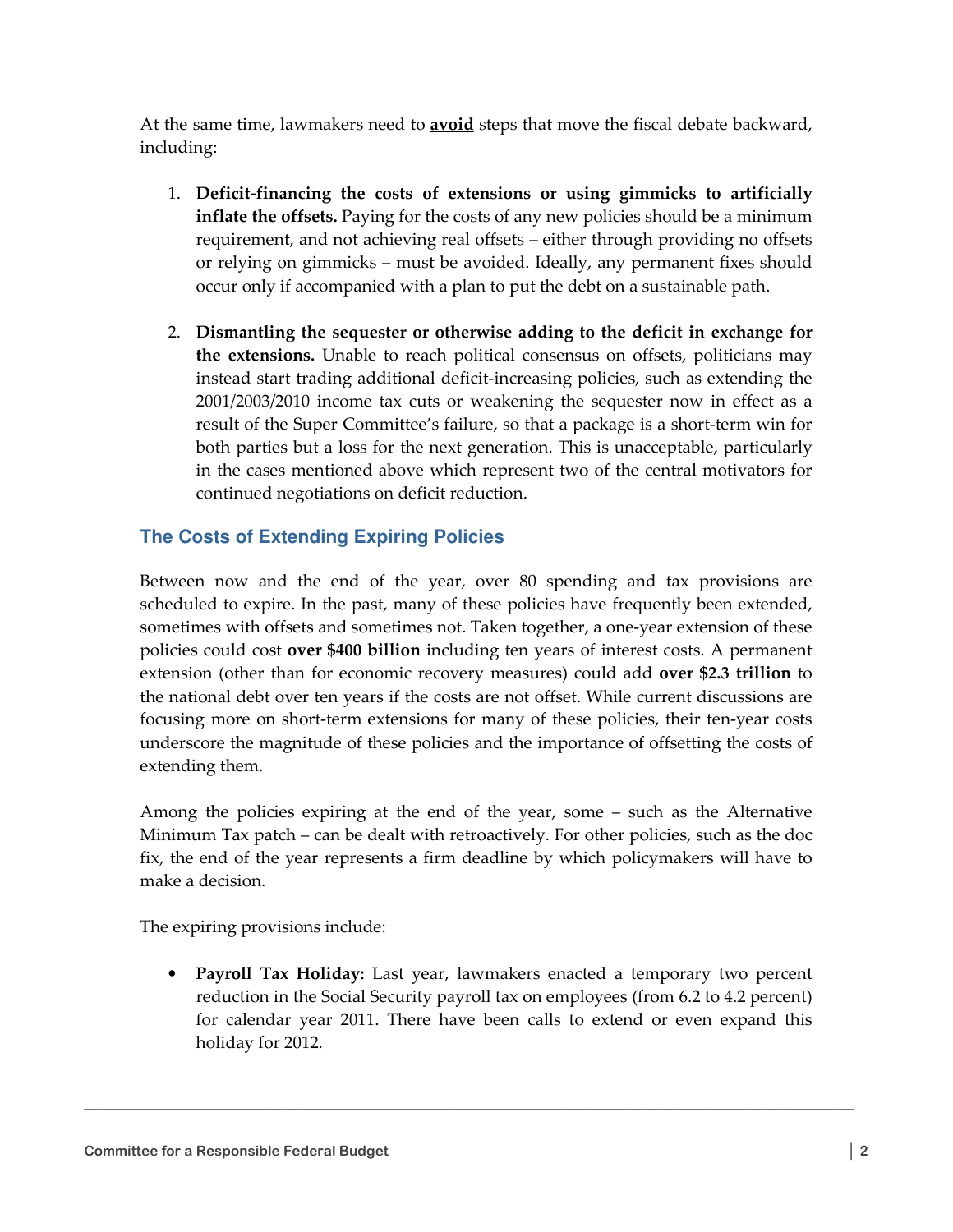- "Doc Fix:" The Sustainable Growth Rate (SGR) calls for a 27 percent reduction in Medicare physician payments next year. Since 2003, policymakers have waived these cuts through temporary "doc fixes" and will likely do so again for a one- or two-year period.
- Unemployment Insurance: Extended unemployment benefits which currently allow up to 99 weeks of collection in some states – are scheduled to expire at the end of the year. Proposals exist to extend existing policy, to do so while phasing down the number of weeks and to do so while implementing new programs and reforms to help reduce unemployment.
- Expiring Medicare Provisions: Each year, several Medicare payments and provisions are set to expire, including some payments for mental health, rural hospitals, and other services.
- **AMT Patch:** For years, Congress has adjusted the AMT to inflation to prevent the tax from hitting millions of middle-income households. Policymakers will most certainly do so again for 2012, though the change can be made retroactively.

| <b>Policy</b>                                                | <b>One-Year</b><br><b>Extension</b> | <b>Ten-Year</b><br><b>Extension</b> |
|--------------------------------------------------------------|-------------------------------------|-------------------------------------|
| Policies That Must Be Addressed By 12/31/2011                |                                     |                                     |
| One-Year Extension of 2% Payroll Tax Holiday                 | \$120                               | \$120                               |
| "Doc Fix"*                                                   | \$20                                | \$290                               |
| One-Year Extension of Expanded<br>Unemployment Insurance     | \$45                                | \$45                                |
| <b>Expiring Medicare Provisions</b>                          | \$5                                 | \$55                                |
| <b>Policies That Expire But Can Be Retroactively Enacted</b> |                                     |                                     |
| Ten-Year Alternative Minimum Tax (AMT) Patch^                | \$90                                | \$690*                              |
| Bonus Expensing Provisions <sup>#</sup>                      | \$5                                 | \$370                               |
| "Tax Extenders"                                              | \$35                                | \$360                               |
| (Subpart F for Active Financing Income)                      | (\$5)                               | (\$70)                              |
| (R&E Tax Credit)                                             | (\$10)                              | (\$60)                              |
| (Alcohol Fuel Tax Credit)                                    | (\$5)                               | (\$55)                              |
| (Other extenders)                                            | (\$20)                              | (\$170)                             |
| <b>Subtotal, Non-Interest Costs</b>                          | \$320                               | \$1,930                             |
| Interest Costs                                               | \$100                               | \$390                               |
| <b>Total Costs</b>                                           | \$420                               | \$2,320                             |

**Fig. 1: Costs of Extending Policies Expiring at the End of 2011 (Billions)** 

Source: CRFB estimates based on Congressional Budget Office and Joint Committee on Taxation data. Note: Estimates rounded to nearest \$5 billion. Numbers may not add due to rounding.

\*Estimates reflect the costs of a ten-year freeze in payments against current law projections.

^Excluding costs of any interaction with possible extensions of the 2001/2003/2010 tax cuts.

#Cost of one-year extension reflects costs of continuing 100 percent bonus depreciation rule, while ten-year extension reflects cost of continuing the 50 percent bonus depreciation that is set to expire at the end of 2012.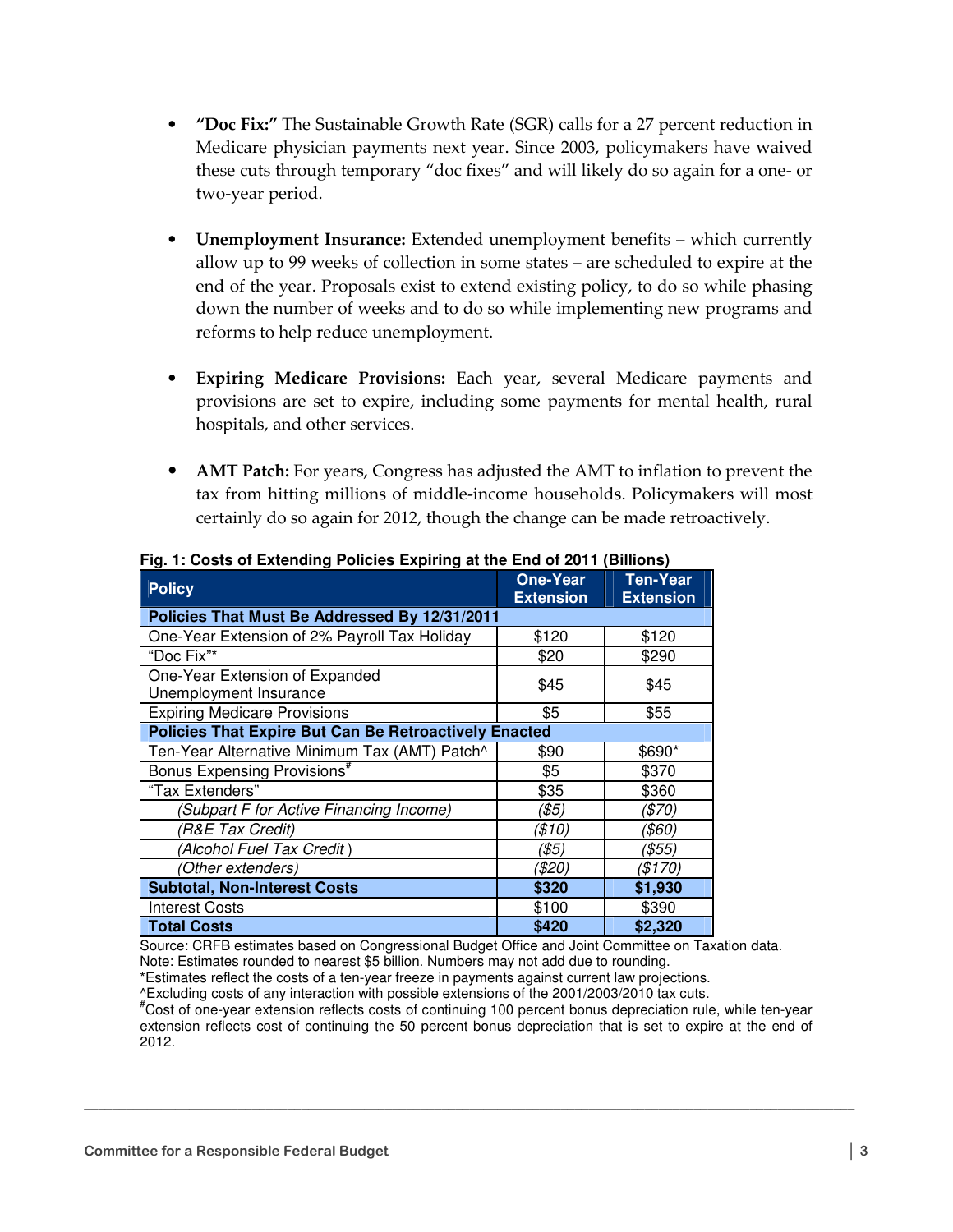- Business Expensing: A temporary provision to allow 100 percent depreciation deduction on certain business equipment in 2011 will drop to 50 percent next year and disappear thereafter. There have been calls from both sides to extend 100 percent depreciation ("expensing") for another year.
- "Tax Extenders:" Also expiring at the end of the year is a package of about 60 small tax provisions known as "extenders," including the research and experimentation tax credit, the alcohol fuels tax credit, the education expenses deduction, the state and local sales tax deduction, and many others. There has been interest in extending most, if not all, of these provisions, though the change can be made retroactively.

# **Paying for Any Extensions**

Lawmakers could deal with expiring policies in many different ways, but it is critical that no matter what they do, they must at the very least fully pay for the costs of any policy extensions.

Ideally, lawmakers would have already addressed expiring provisions in the context of a comprehensive fiscal plan that had savings from each area of the budget, but the timing constraints do not make that likely before the end of 2011. Absent a plan to put the debt on a sustainable path, policymakers should avoid any deficit-financed extension of existing policies and must at least do the minimum by offsetting the full cost of any extension. Such offsets can occur over five to ten years, but must be incorporated into any extenders bill.

In addition, policymakers should consider changes to help ensure that larger reforms do occur. For example, lawmakers could agree to enact, and pay for, only very short-term extensions to many of these expiring policies to give them time to reach agreement on an overall fiscal reform package and to maintain the pressure for an agreement. They could also consider extending the fast-track authority of the Super Committee to new proposals which put us on a stable debt path.

Not paying for extensions, or claiming that the costs of extensions have been paid for by relying on budget gimmicks, would represent a step backwards. For example, lawmakers may try to count savings from the war drawdown that is already set to occur as offsets. The first rule when you're in a hole is to stop digging and making the problem worse. It is also a good idea not to cover the hole with leaves and advertise it as filled.

Even worse than using gimmicks, though, would be trying to make the deal more palatable by adding further to the deficit. For example, some have floated the idea of combining a deficit-financed set of extensions with a dismantling or weakening of the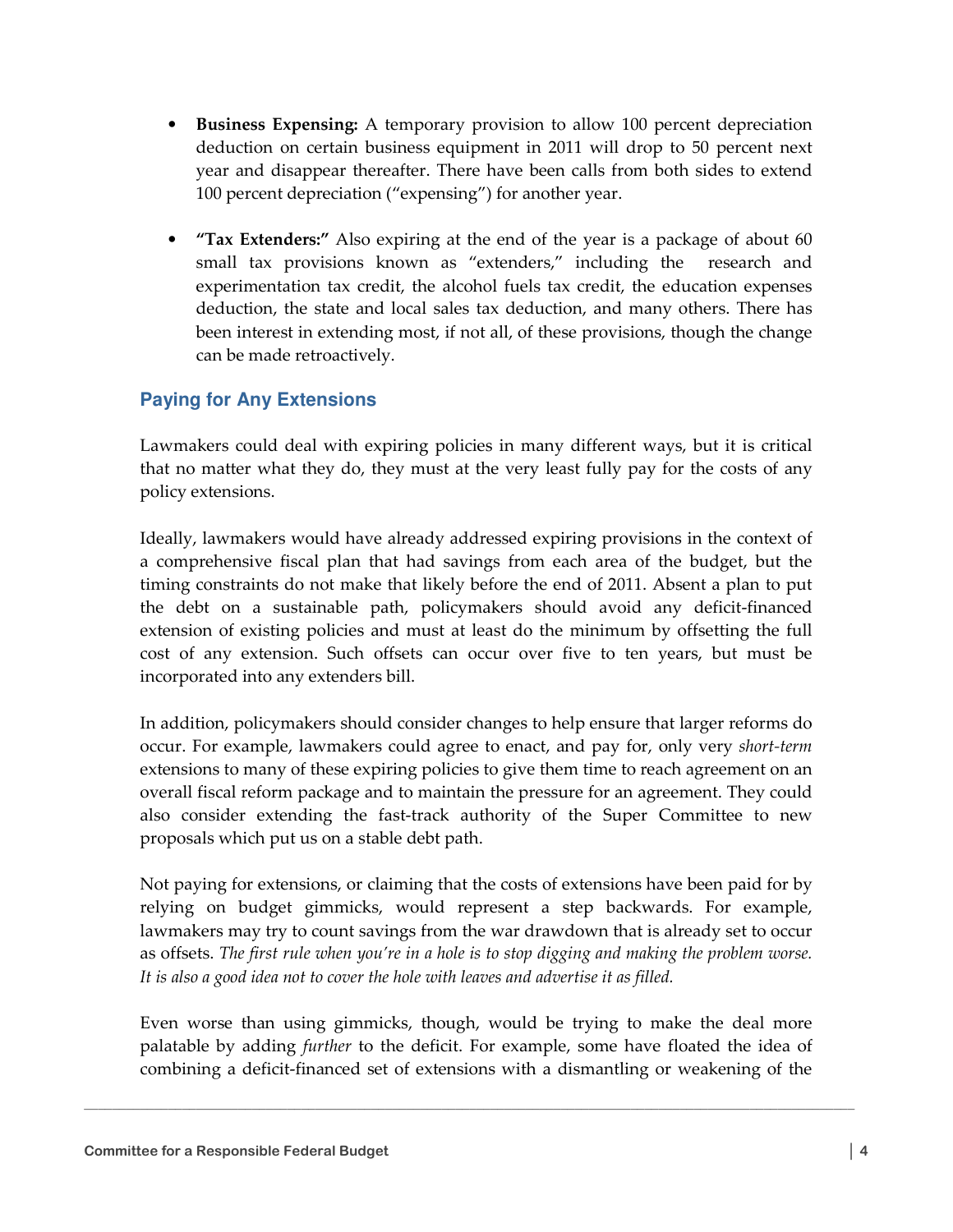\$1.2 trillion sequester scheduled under current law or extensions of the 2001/2003/2010 income tax cuts. Either would be a mistake.

This sequester, which is the result of the failure of the Super Committee, is one of the few mechanisms that can actually force lawmakers to continue negotiating toward a comprehensive and bipartisan solution for debt reduction. Because of that, it is very important to keep the trigger in place until lawmakers can agree on debt reduction that is at least as large as the savings in the sequester.

# **Understanding Current Proposals**

To date, public discussions among lawmakers have largely focused on options for extending or expanding the payroll tax holiday, and just recently on extensions for the doc fix and unemployment insurance. Encouragingly, lawmakers have also been proposing specific offsets to pay for extensions of these policies.

These offsets have so far come in three varieties: higher taxes (and/or lower spending) on millionaires, federal workforce changes enforced with lower discretionary caps, and mandatory spending cuts considered in prior bipartisan deficit reduction negotiations.

So far, five packages have been proposed, and those that have been scored would fully pay for the costs of any policy extensions and/or expansions over the next ten years or so.



**Fig. 2: Debt Impact of Recent Proposals (Percent of GDP)** 

 Source: CRFB estimates from Congressional Budget Office and Joint Committee on Taxation data. Note: Estimates include interest costs and savings. Data not available for proposal from Senators Collins and McCaskill.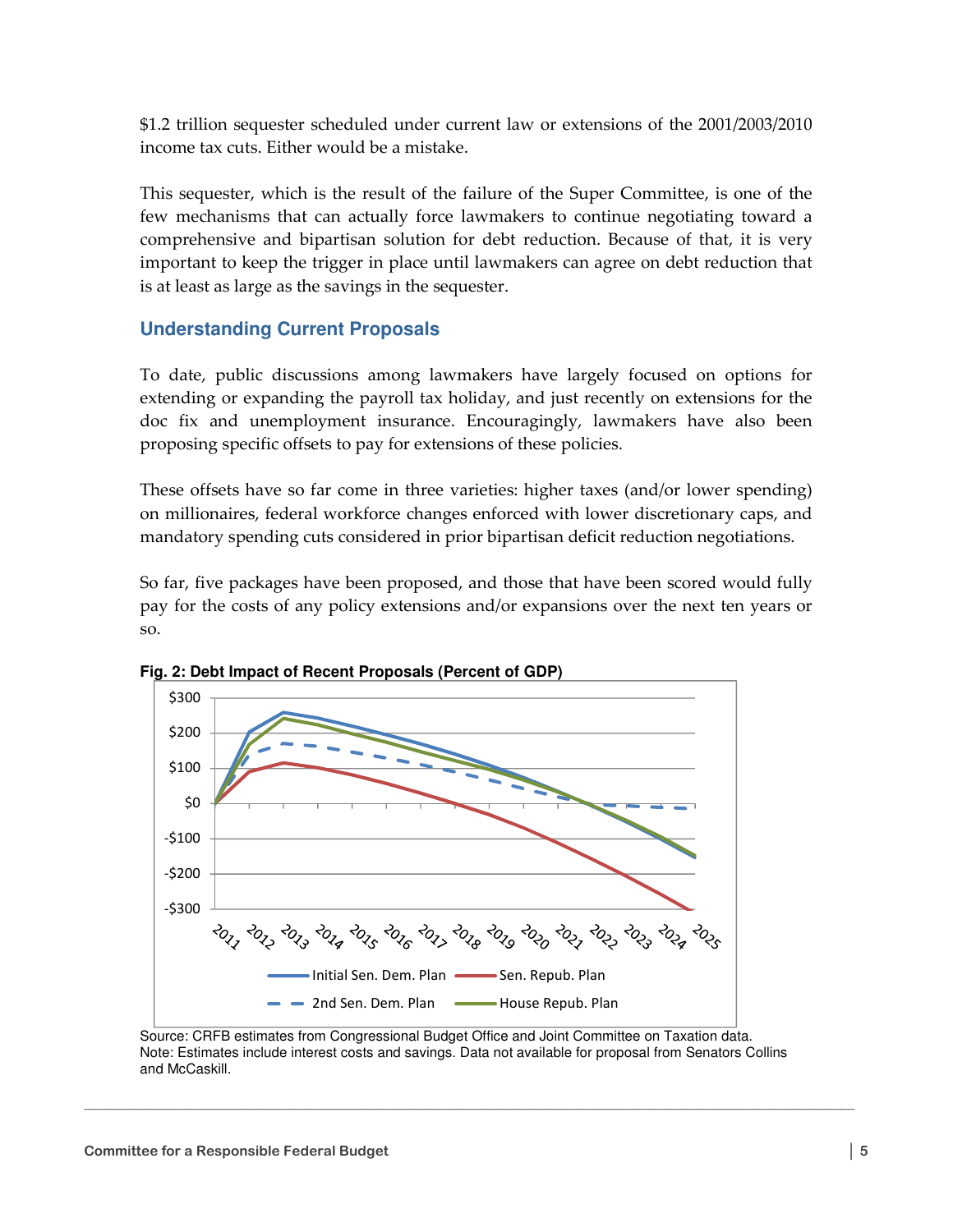## **Fig. 3: Summary of Proposals to Extend Expiring Provisions and Related Offsets**

## Senate Democrats' First Proposal (Week of 11/28/2011, Defeated in Senate)

Proposal: The plan would cut the employee payroll tax in half (from 6.2 to 3.1 percent) and offer employers the same cut on their first \$5 million of wages paid. It would also offer a bonus cut to employers who added to their payroll. (Cost: \$265 billion)

Offsets: The plan would enact a 3.25 percent surtax on income over \$1 million. (Savings: \$265 billion)

## Senate Republicans' Proposal (Week of 11/28/2011, Defeated in Senate)

Proposal: The proposal would extend the current two percentage point payroll tax holiday for one year. (Cost: \$120 billion)

Offsets: The plan would lower ten-year discretionary caps from the Budget Control Act by reducing size of the federal workforce and freezing federal salaries for an additional three years on top of the current two-year freeze, and would eliminate millionaires' eligibility for unemployment insurance and food stamps while raising Medicare premiums for higher earners. (Savings: \$230 billion)

### Senate Democrats' Second Proposal (Week of 12/5/2011, Defeated in Senate)

Proposal: The plan would cut the employee payroll tax in half (from 6.2 to 3.1 percent). (Cost: \$185 billion)

Offsets: The plan would enact a temporary 1.9 percent surtax on income over \$1 million (to expire after ten years), adopt the Republicans' offer to curtail unemployment benefits and food stamps for millionaires, and increase the fees that Fannie Mae and Freddie Mac charge mortgage lenders to guarantee loans. (Savings: \$190 billion)

## Senators Collins and McCaskill (Week of 12/5/2011)

Proposal: The plan would extend the current two percentage point payroll tax holiday for one year and offer a two percent cut to employers as well. It would also extend the R&E credit, 100 percent bonus depreciation, and restaurant and retail depreciation rule, while providing a tax credit for young high-tech small businesses, providing states with \$35 billion infrastructure spending, and consolidating and reforming federal job training programs. (Cost: Unk.)

Offsets: The plan would enact a two percent surtax on income over \$1 million, exempting small businesses, and would repeal tax credits offered to oil companies. (Savings: Unk.)

## House Republican Proposal (Week of 12/5/2011)

Proposal: The plan would extend the current two percentage point payroll tax holiday for one year, enact a two-year doc fix, extend but scale down unemployment insurance, extend 100 percent bonus depreciation, and extend various Medicare provisions. (Cost: \$205 billion) Offsets: The plan would lower the discretionary caps by freezing federal salaries for an additional year in 2013, increase fees that Fannie Mae and Freddie Mac charge, reform federal civilian retirement, increase Medicare premiums for high earners, auction spectrum licenses, reform flood insurance, reduce child tax credit fraud, reduce spending from the health care reform law, reduce Social Security overpayments, and include other savings. (Savings: \$205 billion)

 $\mathcal{L}_\mathcal{L} = \{ \mathcal{L}_\mathcal{L} = \{ \mathcal{L}_\mathcal{L} = \{ \mathcal{L}_\mathcal{L} = \{ \mathcal{L}_\mathcal{L} = \{ \mathcal{L}_\mathcal{L} = \{ \mathcal{L}_\mathcal{L} = \{ \mathcal{L}_\mathcal{L} = \{ \mathcal{L}_\mathcal{L} = \{ \mathcal{L}_\mathcal{L} = \{ \mathcal{L}_\mathcal{L} = \{ \mathcal{L}_\mathcal{L} = \{ \mathcal{L}_\mathcal{L} = \{ \mathcal{L}_\mathcal{L} = \{ \mathcal{L}_\mathcal{$ 

Note: Numbers rounded to the nearest \$5 billion.